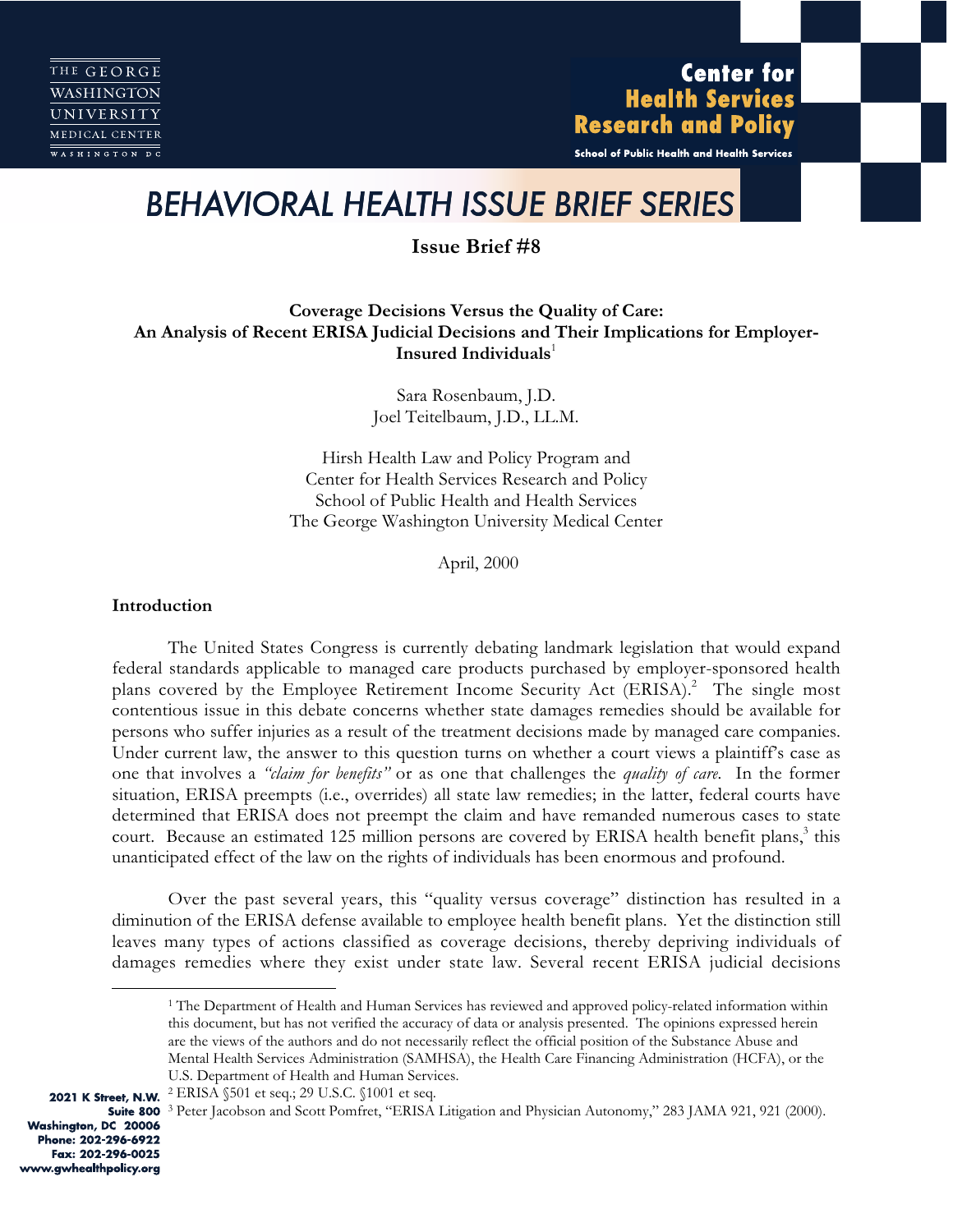involving persons injured by managed care treatment decisions suggest that courts may be on the verge of adopting yet a new framework for determining when an ERISA managed care case involves a claim for quality or a claim for coverage. If this latest line of cases is adopted, then in fact most ERISA health benefit claims involving the services of managed care companies may in fact be classifiable as quality claims, thus falling outside the sweep of ERISA preemption.

This Issue Brief, prepared for the Substance Abuse and Mental Health Services Administration, examines the evolution of this framework for analyzing health claims emanating from the conduct of ERISA-covered managed care arrangements and considers its implications for the provision of treatment for mental illness and addiction disorders. Both studies and anecdotal evidence suggest that managed care companies impose particularly rigorous controls over treatment for mental illness and addiction disorders.<sup>4</sup> It is therefore perhaps not surprising that legal challenges to treatment decisions frequently involve individuals with these conditions. Consequently, to the extent that courts are in fact on the verge of re-conceptualizing their approach to analyzing managed care cases under ERISA, the implications for treatment of mental illness and addiction disorders may be especially significant.

This Issue Brief begins with an overview that examines the coverage- and quality-related theories of liability that courts have developed over the years in the case of insurers and institutional health care providers and reviews their application to the managed care industry. The Issue Brief next considers the effect of ERISA on the application of these theories to managed care products furnished through ERISA-sponsored employee benefit plans. Part three examines recent court decisions that may signal a basic shift in judicial theory in the area of quality versus coverage. We conclude with a discussion of what this shift means for individuals covered by ERISA plans, as well as for the health care system as a whole.

It should be noted at the outset that this area of the law is in an extreme state of flux and thus policy could shift once again, especially if legislation pending in Congress alters ERISA preemption or the legal framework for determining the coverage/quality distinction. Nonetheless, the question whether managed care companies can or should be liable for damages for death and injuries sustained as a result of negligent or wrongful treatment decisions on their part is one that appears to resonate deeply with Americans (including employers themselves, according to at least one study).<sup>5</sup> Thus, it is likely that the "ERISA shield" against liability in managed care treatment cases will continue to erode.

<sup>&</sup>lt;sup>4</sup> *See, e.g.*, "Behavioral Health Benefits in Employer-Sponsored Health Plans, 1997," 18:2 <u>Health Affairs</u> 67-78<br>Mar / Apr. 1999) . In this regard it is also worth noting that in the fall of 1999, when United Health Car (Mar./Apr. 1999). In this regard it is also worth noting that in the fall of 1999, when United Health Care announced its intention to permit network physicians to make independent decisions regarding the medical necessity of care, it was careful to exempt from this new policy decisions involving treatment for mental illness. M. Freudenheim, "Big HMO to Give Decisions on Care Back to Doctors," N.Y. Times, November 9, 1999 at A1.

<sup>5</sup> Kaiser Family Foundation and Health Research and Educational Trust, *Employer Health Benefits* (Menlo Park, CA, 1999). In this study, 61% of all small firms, the majority of firms in nearly all regions of the country, and the majority of nearly all firms by industry type favored consumer protections including the right to be able to sue health plans for malpractice. Exhibit 15.6, p. 156.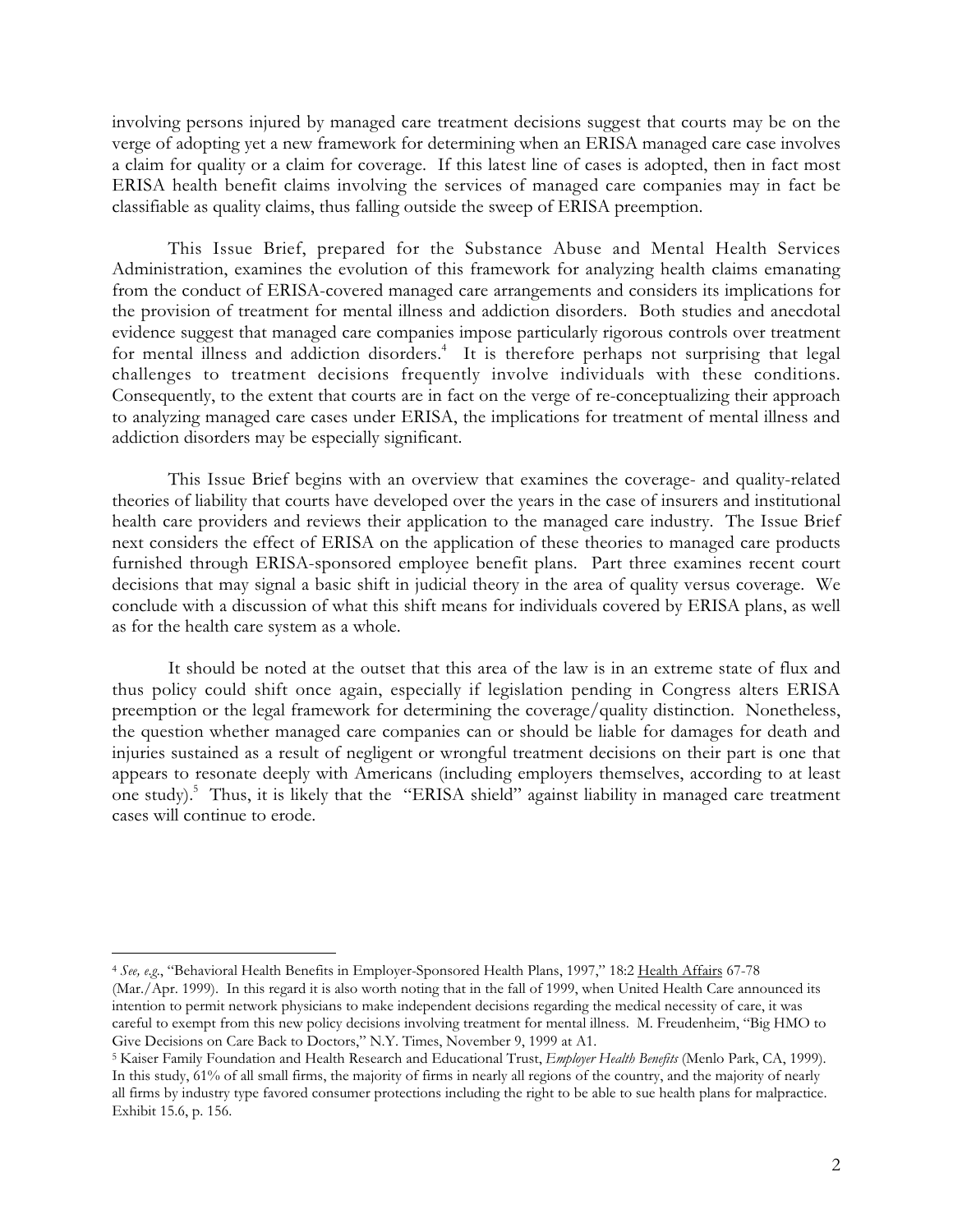#### **Part 1. Overview: The Liability of Managed Care Companies Under State Law**

The modern managed care system represents a hybrid of health insurance and health care. In their contracts, managed care companies of all types and at all levels in the contracting process<sup>6</sup> sell health care, rather than simple health coverage. Members of managed care plans, whether loosely organized or tightly managed, $^7$  are either encouraged or required to obtain their health care from a network of providers whose selection, compensation, and (to a greater or lesser degree) treatment decision-making<sup>8</sup> all are subject to the control of a corporate entity and its agents. In essence, therefore, managed care represents the sale of health care for a preset fee, with the purchaser, the managed care company, its provider network, and covered members all sharing in the financial risks created by the enterprise.

Because managed care is a hybrid corporate model, courts have applied several bodies of law in deciding managed care liability cases. The two principal bodies of law that have been applied are the law of insurance *coverage,* and the law of *health care quality.*

*The law of health insurance coverage and the theory of bad faith breach of contract*. An insurance policy constitutes a contract between the insurer and the insured. As with any contract-based action, a breach of contract by an insurer can result in recovery of foreseeable damages for injuries that flow from the breach. In the case of health care, these foreseeable damages could be the cost of the treatment that was sought as well as compensation for lost work time and other predictable damages (typically identified as part of the contract itself).

Because of the unequal bargaining relationship between the parties in the case of insurance agreements (very few Americans, whether insured directly or through an employer, actually sit down and negotiate the terms of their insurance agreement with a managed care company), courts have long recognized the high potential for unfair dealing. As a result, over the past half century American courts have applied the theory of "bad faith breach of contract"<sup>9</sup> to create liability on the part of health and liability insurers for unfair coverage decisions. The theory of bad faith breach applies to situations in which an individual can demonstrate that "an insurer has failed to deal fairly and in good faith with its insured by refusing without proper cause to compensate its insured for a loss covered by the policy."<sup>10</sup> Using this theory, plaintiffs can recover not only compensatory damages but also damages for pain and suffering, punitive damages, and attorneys fees.<sup>11</sup>

<sup>6</sup> A single managed care company may be the prime contractor in one arrangement or a subcontractor in another. For example, a Blue Cross company may be a prime contractor for an employer in one case and may sell its network to a different prime contractor who administers a managed care product for another employer. *See, e.g., Corcoran v United* HealthCare, Inc., 965 F. 2d 1321 (5<sup>th</sup> Cir. 1992), cert. den. 506 U.S. 1033 (1992).

<sup>7</sup> A loosely organized entity might be a preferred provider organization, which builds a non-exclusive network of providers who agree to discount the cost of care for members and supervises their activities to only a limited degree. At the other extreme is a staff or group model HMO that employs or contracts with its participating physicians and other health providers on an exclusive basis and maintains strict controls over practice management and utilization of services. 8 Sara Rosenbaum et al., "An Evaluation of Agreements Between Managed Care Organizations and Community-Based Mental Illness and Addiction Disorder Treatment and Prevention Providers (Second Edition)," (School of Public Health and Health Services, The George Washington University Medical Center, Washington, DC (1999)). <sup>9</sup> *See, e.g., Gruenberg v Aetna Insurance Co.*, 510 P. 2d 1032 (Cal. 1973).

<sup>10</sup> *Id.*

<sup>11</sup> Rand Rosenblatt, Sylvia Law, and Sara Rosenbaum, *Law and the American Health Care System* (Foundation Press, 1997; 1999-2000 Supplement), Ch. 2(B).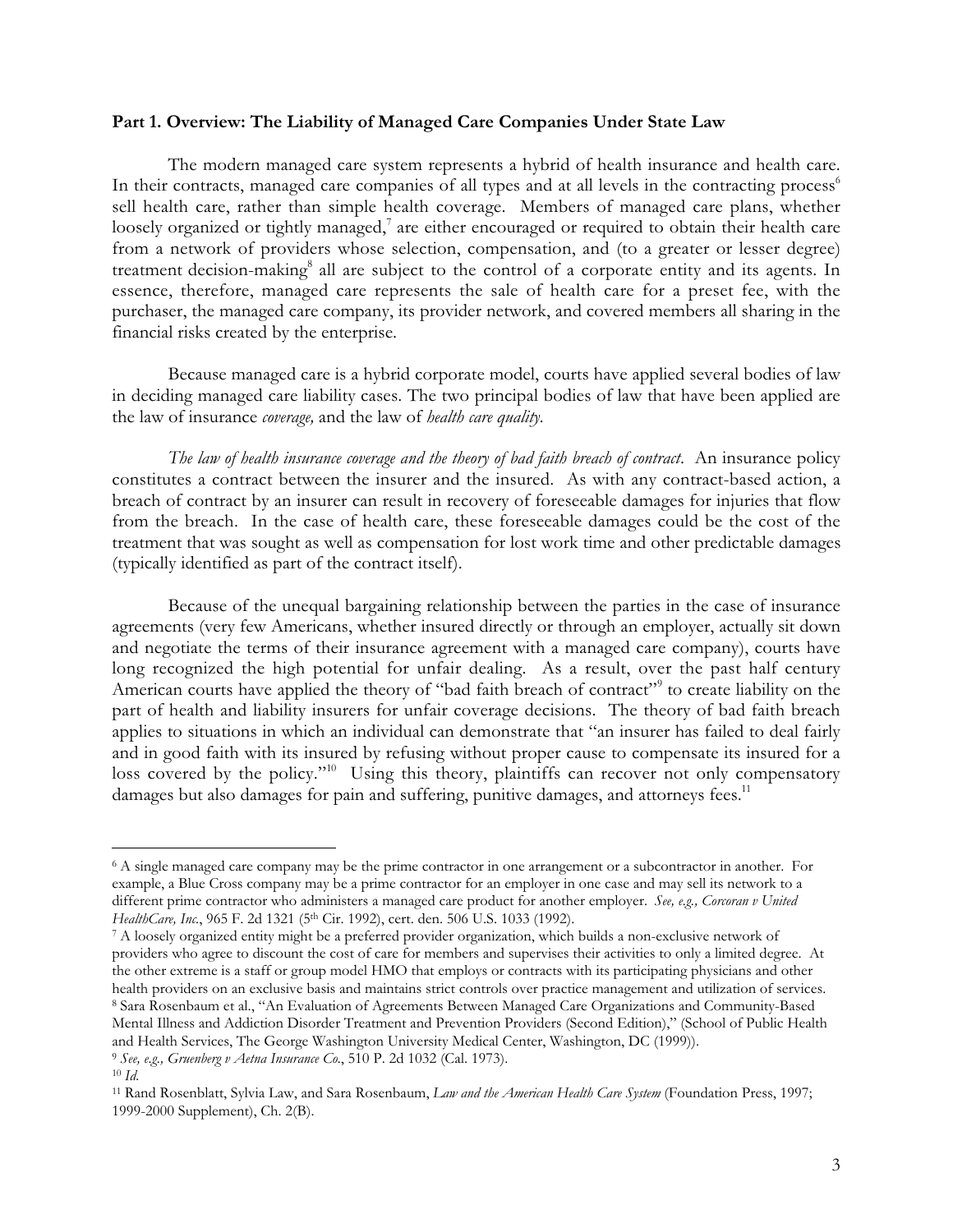In certain jurisdictions managed care entities, specifically HMOs, are not considered to be insurers and thus cannot be held liable for bad faith breach of contract. However, in recent years courts have begun to apply the common law tort of bad faith to managed care organizations for the wrongful denial of coverage. In *McEvoy v Group Health Cooperative of Eau Claire*, <sup>12</sup> the Wisconsin Supreme Court concluded that an HMO could be found liable for injuries caused by its injurious out-of-network benefit decisions. *McEvoy* involved a decision by a health plan medical director to terminate treatment for anorexia nervosa that was being furnished by an out-of-network specialty center in favor of in-network, less intensive treatment. The termination order was given even though the patient had not finished the course of treatment and had not achieved the recovery milestones identified under established treatment protocols, and even though the patient's treating physician opposed the termination. The plaintiff, who weighed 95 pounds at the time of discharge, relapsed almost immediately; when she was finally readmitted she weighed only 74 pounds. At that point the family paid for treatment.

Noting that the common law tort of bad faith had existed under Wisconsin law for 20 years, the court observed that HMOs are "hybrid entities" that when acting as insurers, create a "power imbalance similar to that between a classical insurer and policyholder." Since HMOs in fact hold licenses to sell insurance and are subject to many of the same regulations that govern traditional (i.e., indemnity) insurers, the court concluded that the liability theories applicable to other forms of insurance should apply here.

The *McEvoy* court also noted the public policy rationale for extending this theory of liability to HMOs:

Through contractual arrangements with physicians and patients, HMOs are able to exert significant influence on, if not outright control over, the costs of treatment regimens \* \* \*. The fears attendant with such arrangements, however, revolve around the economic model of health care financiers focusing on reducing aggregate costs while failing to recognize and to protect adequately the medical needs of individual subscribers. This fear is particularly acute in the present high-cost medical economy where an adverse benefits ruling means not just that the financial will not provide payment, but also that the medical care itself is effectively denied.13

In distinguishing between in-network and out-of-network decisions, the court noted that innetwork decisions by HMO physicians could be pursued as classic malpractice actions, while in making an out-of-network decision, the HMO was acting purely as an insurer and thus should be covered by insurance liability theory. Other courts appear to follow the *McEvoy* lead.<sup>14</sup>

*Theories of medical quality liability: vicarious and corporate liability.* As noted by the *McEvoy* court, managed care organizations also can be viewed as corporate entities that provide health care. In this regard, they are analogous from a legal point of view to hospitals, whose liability for the quality of the health care they furnish has been a tenet of medical malpractice theory for the past 40 years.<sup>15</sup>

Two separate theories of liability – vicarious liability and corporate negligence – can exist in the case of corporate health care providers. Both may be present in the same case.

<sup>12 570</sup> N.W. 2d 397 (Wis. 1997).

<sup>13</sup> *Id.* at 403.

<sup>14</sup> *See, e.g.*, *Long v Great West Life and Annuity Insurance Co.*, 957 P. 2d 823 (Wyo. 1998) (insurer may be liable under bad faith breach theory for unreasonable denials of prior authorization for necessary care).

<sup>15</sup> *Law and the American Health Care System,* op. cit., Ch. 3(E).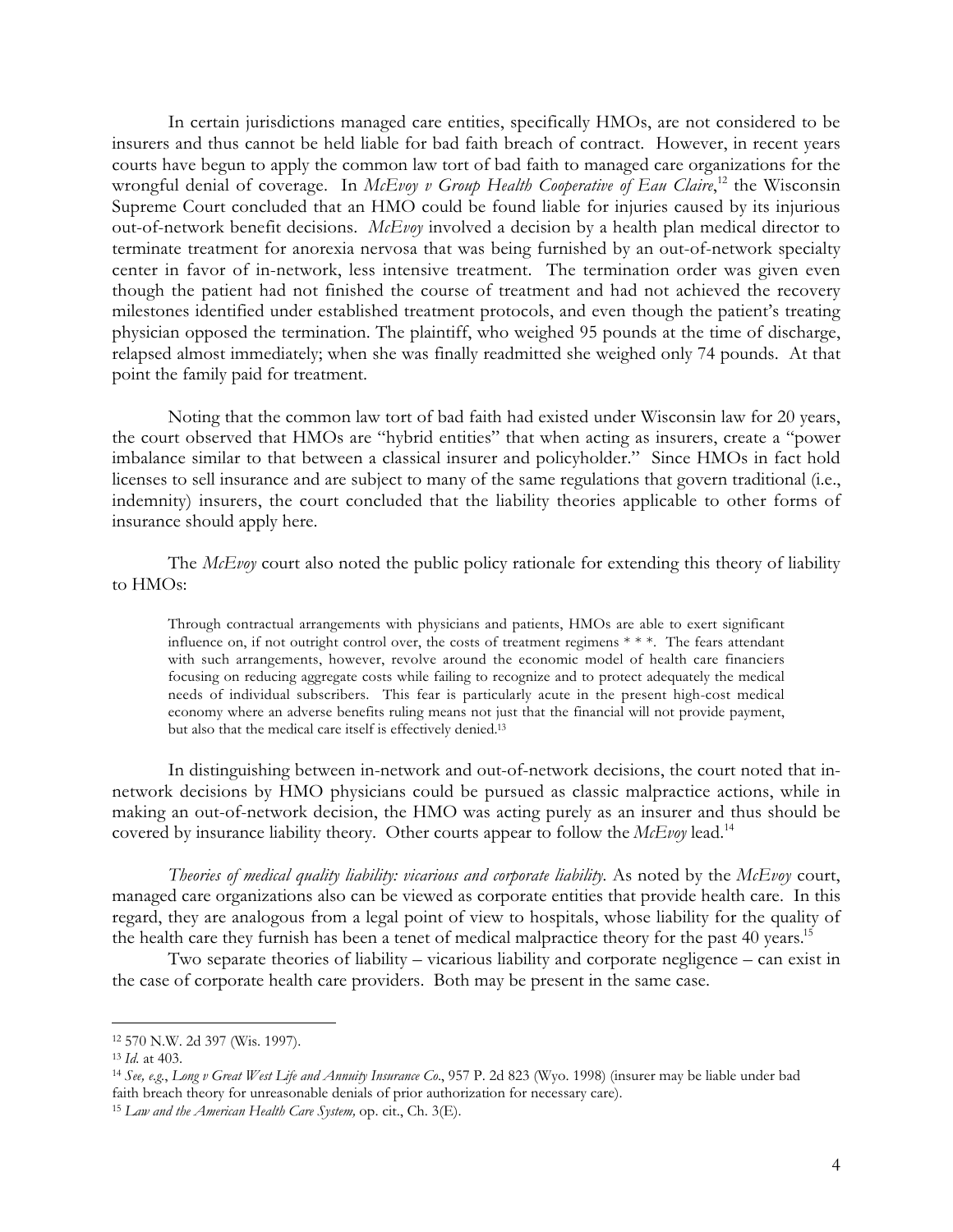Vicarious liability. Under the theory of vicarious liability, a provider may be held liable for the acts of its agents. In the case of hospitals, these agents may be physicians with staff privileges, nurses, and other health providers who work in the facility. In the case of managed care organizations, the agents are the network physicians, hospitals and other providers. The fact that the relationship between the company and the health professional is non-exclusive and contractual as opposed to an exclusive contractual or employment relationship does not defeat an agency claim. For example, in *Jackson v Power*,<sup>16</sup> one of the leading cases on hospital liability law, a hospital was held vicariously liable for the negligence of its independent contractor emergency room physician. The Alaska Supreme Court found that under state licensure law and national accreditation standards, the hospital had a non-delegable duty to furnish emergency care and thus could be held liable for the quality of its contractor's care.

A key in hospital agency theory may be whether the patient picks the health provider, with vicarious liability limited to situations (such as emergency room physicians, anesthesiologists, or radiologists) where the hospital effectively supplies the service without choice.<sup>17</sup> However, other courts have held that hospitals can be liable whenever they supply the service, regardless of the actual level of patient choice.<sup>18</sup> Vicarious liability on the part of hospitals turns on the degree of control they maintain over the work of individual health professionals; even where they maintain no actual control, hospitals can be liable under "apparent" or "ostensible" agency theory where the relationship created gives the appearance of control.

In the case of managed care, the basic theories of vicarious liability (i.e., non-delegable duty, actual agency, and apparent agency) all become relevant. This is because by virtue of their own sales contracts, national accreditation standards, and various state and federal laws, managed care companies appear to maintain relationships with their networks that parallel the type of relationship that gives rise to a claim of vicarious liability.

In recent years, courts have applied vicarious liability theory to managed care arrangements. For example, in *Boyd v Albert Einstein Medical Center,*<sup>19</sup> a Pennsylvania state court examined the master contract between the HMO and its purchasers, which stated that the HMO operated a "comprehensive prepaid program of health care\* \*\*." The HMO contracted with an independent practice association (IPA) for its physician services; the IPA in turn selected its members, exercised control over their continued membership in the practice, and paid them from common funds. The court found that this evidence could support a claim of vicarious liability against the HMO, given its operation as a direct service provider rather than an indemnity insurer. At the same time, other courts have found similar relationships to lack the level of actual or apparent control necessary to establish vicarious liability.<sup>20</sup>

Corporate negligence. The other theory of liability that governs hospitals and that has been held to apply to managed care organizations with seemingly increasing frequency is the theory of

<sup>16 743</sup> P. 2d. 1376 (Alaska 1987).

<sup>17</sup> *See, e.g., Mehlman v Powell*, 378 A. 2d 1121 (Md. 1977); *Hannola v City of Lakewood*, 426 N.E. 2d 1187 (Ohio App. 1980), and other cases cited in *Law and the American Health Care System*, op. cit., Ch. 3(E).

<sup>18</sup> *Law and the American Health Care System*, op. cit., Ch. 3(E).

<sup>19 547</sup> A. 2d 1229 (Pa. Super. 1988).

<sup>20</sup> *See, e.g.*, *Chase v Independent Practice Association, Inc.*, 583 N.E. 2d 251 (Mass. App. 1991).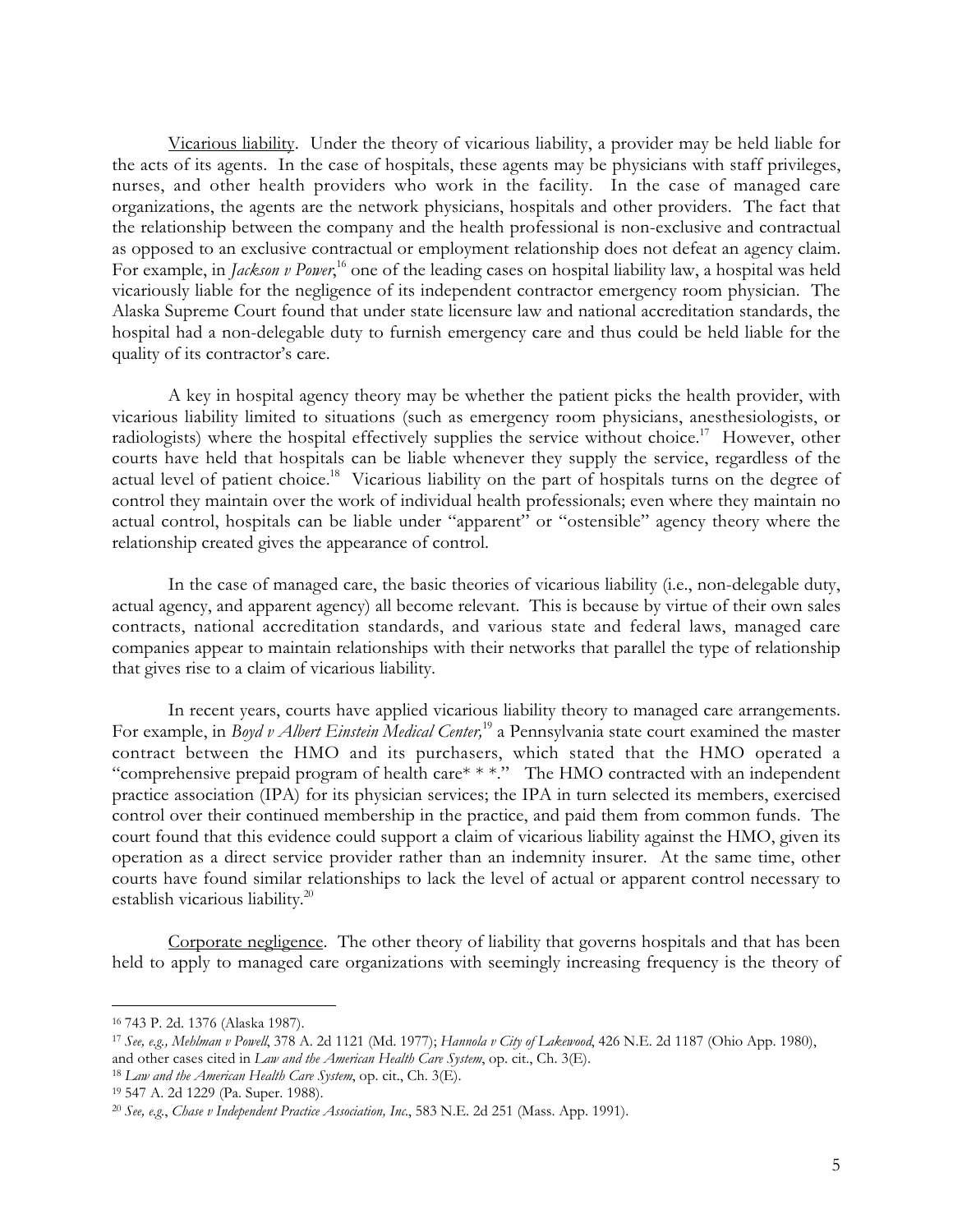corporate negligence. In the landmark case of *Darling v Charleston Community Memorial Hospital*,<sup>21</sup> the Illinois Supreme Court held that hospitals, as health care corporations, have a duty, grounded in licensure law and accreditation standards, to ensure that the services they furnish meet the standard of care. Doing so means the use of reasonable care in selecting and overseeing medical and other health professional staff, and reasonable oversight of the quality of care furnished by the staff. In a separate liability case, the Pennsylvania Supreme Court noted that the corporate theory of liability would not

be triggered every time something goes wrong in a hospital which harms a patient. \* \* \* To establish corporate negligence a plaintiff must show  $\check{*}$  \* \* that the hospital itself is breaching a duty and is somehow substandard. This requires that the hospital knew or should have known about the breach of duty that is harming its patients. Just as regular negligence is measured by a reasonable person standard, a hospital's corporate negligence will be measured against what a reasonable hospital under similar circumstances should have done.<sup>22</sup>

The notion that corporate health care providers have a direct obligation to patients to select competent staff and oversee the quality of their practice has gained increasing stature with courts considering the liability of managed care companies for substandard quality health care furnished by or through their corporate structures.<sup>23</sup>

*Recent legislative developments: liability for wrongful coverage determinations.* In recent years several states have extended the theory of liability for negligent or wrongful coverage decisions by enacting laws that give individuals a direct right to sue an insurer for injuries sustained as a result of negligent or wrongful coverage determinations. An extension of sorts of the bad faith breach of contract theory, a negligent coverage statute permits a plaintiff to directly pursue a managed care company in its capacity of *coverage decision-maker*, without regard to whether one also can characterize the case as a *quality of care* case. Under such a statute, the negligence can be part of the coverage decision itself, rather than the actual fact of treatment, a critical distinction in the case of hybrid entities such as managed care companies.<sup>24</sup>

In sum, under current law, plaintiffs in liability actions against managed care companies have two basic types of claims relevant to this Issue Brief: claims of liability that involve companies in their capacity as *insurers* and *coverage decision-makers*; and claims against companies in their capacity as *treatment providers*. One set of facts conceivably could give rise to both types of claims. Other theories of liability against managed care companies include theories based on fraud and violations

<sup>21 211</sup> N.E. 2d 253 (Ill. 1965).

<sup>22</sup> *Edwards v Brandywine Hospital*, 652 A. 2d 1382, 1386 (Pa. Super. 1995).

<sup>23</sup> *See, e.g., Shannon v McNulty*, 718 A.2d 828 (Pa. Super. 1998) (in which the court, directly applying hospital theory, upheld corporate and vicarious negligence claims in connection with obstetrical related malpractice case) and *Petrovitch v Share Health Plan of Illinois, Inc.*, 719 N.E.2d 756 (Ill. 1999) (holding that the plaintiff presented sufficient evidence to entitle her to a trial on whether Share Health Plan is vicariously liable under the doctrines of both apparent and implied authority).

<sup>&</sup>lt;sup>24</sup> The best known of these statutes is Texas Civ. Prac. & Reim §88.01 et seq., which establishes a duty on the part of a health insurer or HMO or other managed care entity to exercise ordinary care when making health care treatment decisions and provides for liability for damages for harm to an insured that is proximately caused by the failure to exercise ordinary care.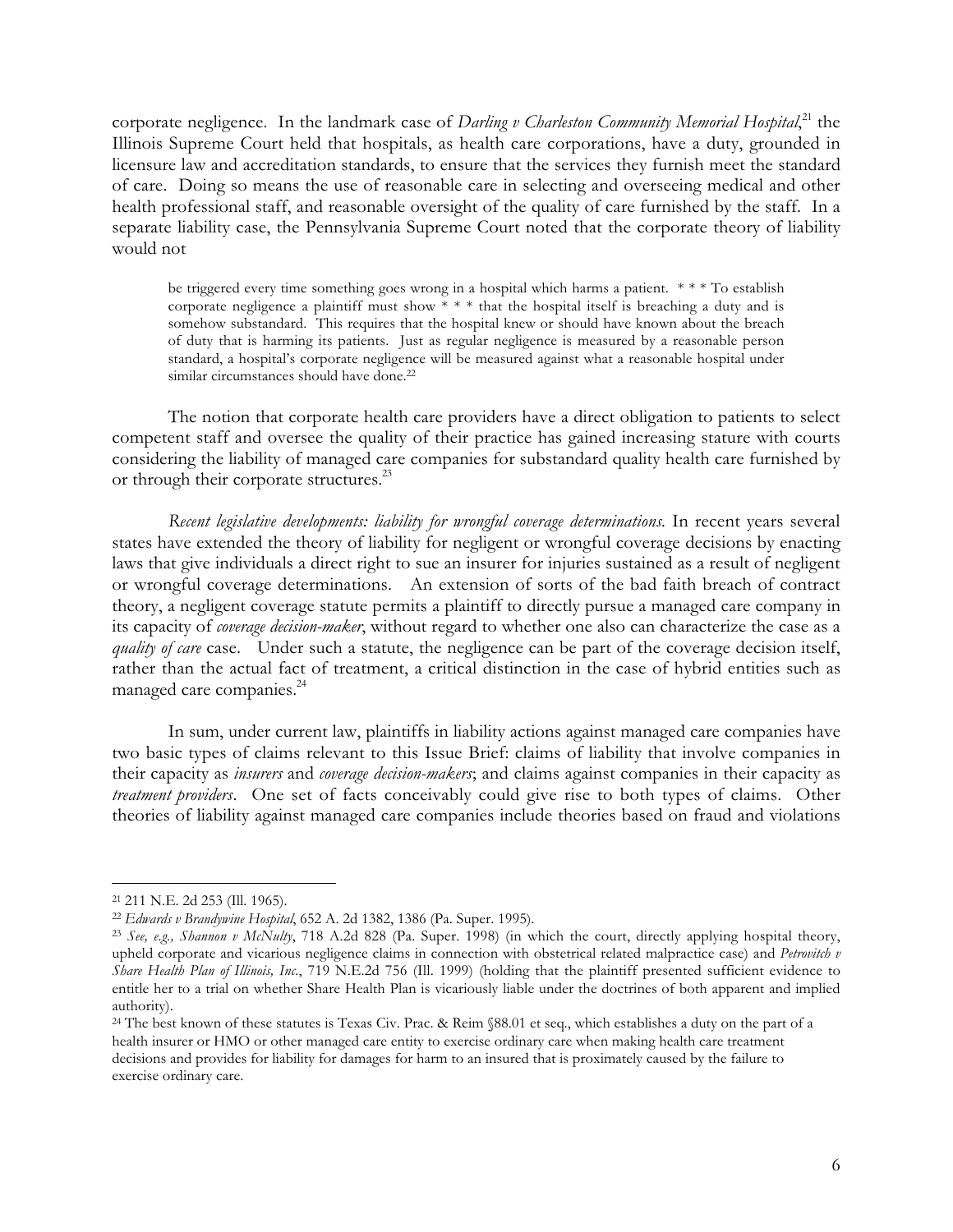of other consumer protection statutes,<sup>25</sup> theories of public accommodation,<sup>26</sup> theories of due process in the case of publicly purchased managed care plans. $27$ 

## **Part 2. The Effect of ERISA on Managed Care Liability**

*An Overview of ERISA and ERISA preemption*. ERISA was enacted in 1974 to protect the integrity of employee pensions following a series of scandals related to employer and union fraud and mismanagement of billions of dollars in private pension payments.<sup>28</sup> ERISA applies to all employers except state and local governments and churches and church-related agencies (unless they choose to be covered by ERISA), and covers all benefits furnished through "employee benefit plans" sponsored by employers.<sup>29</sup>

ERISA is a complex piece of legislation that establishes a substantial number of content standards in the case of employer pension plans but relatively few in the case of group health plans. ERISA provides a series of procedural protections for individuals whose claims for benefits are denied, including the right to a "full and fair hearing" from the employer plan and access to the courts to enforce their current and future rights under the plan. Because ERISA is grounded in the law of trusts, $30$  individuals who are denied benefits promised by the plan may sue to recover their benefits and may also recover certain types of "extra-contractual" damages against the plan, such as injunctive relief.<sup>31</sup> However, consistent with the law of trusts (which emphasizes protection of the trust corpus for all trust beneficiaries and thus protects the corpus from the possibility of large rewards other than the benefit owed in the case of any individual beneficiary), ERISA does not allow recovery for money damages. ERISA "fiduciaries" (i.e., the employer or entity entrusted with the administration of the plan) have as their highest duty the protection of trust assets and their use exclusively for the benefit of plan participants.

The fact that ERISA does not provide for damages as a remedy is not unduly significant in and of itself. Indeed, relatively few federal laws provide for the recovery of damages, since this type of remedy is viewed as the purview of state law and the judge-made common law on which much state law is grounded. However, ERISA has been construed by the United States Supreme Court as preempting virtually any state law that "relates to" an employee benefit plan, even in cases in which there is no specific provision of ERISA that is in conflict with the particular state law at issue.

This extraordinary level of preemption is known as "field preemption", meaning that in the case of ERISA, the federal statute is judged to preempt the entire field of state law relevant to benefit plan administration, whether or not the state law comes into actual conflict with a provision of ERISA. Field preemption is highly unusual. Consistent with a federal legislative scheme (which if anything has been construed in recent years to limit the powers of Congress in areas of law reserved

<sup>25</sup> *See, e.g., Napoletano v Cigna Healthcare of Connecticut, Inc.*, *6*80 A.2d 127 (Conn. 1996).

<sup>26</sup> *Woolfolk v Duncan*, 872 F. Supp. 1381 (E.D. Pa. 1995).

<sup>27</sup> *See, e.g., Grijalva v Shalala*, 152 F.3d 1115 (9th Cir. 1998), vacated and remanded 119 U.S. 1573 (1999) (Medicare); *J.K. v Dillenberg*, 836 F. Supp. 694 (Medicaid); and *Daniels v Wadley*, 926 F. Supp. 1305 (D. Tenn. 1996) (Medicaid).

<sup>28</sup> John Langbein and Bruce Wolk, "Pension and Employee Benefit Law" (2d ed. 1995).

<sup>29 29</sup> U.S.C. §1003.

<sup>30</sup> *Firestone Tire and Rubber v Bruch*, 489 U.S. 101 (1989).

<sup>31 29</sup> U.S.C. §1132(g).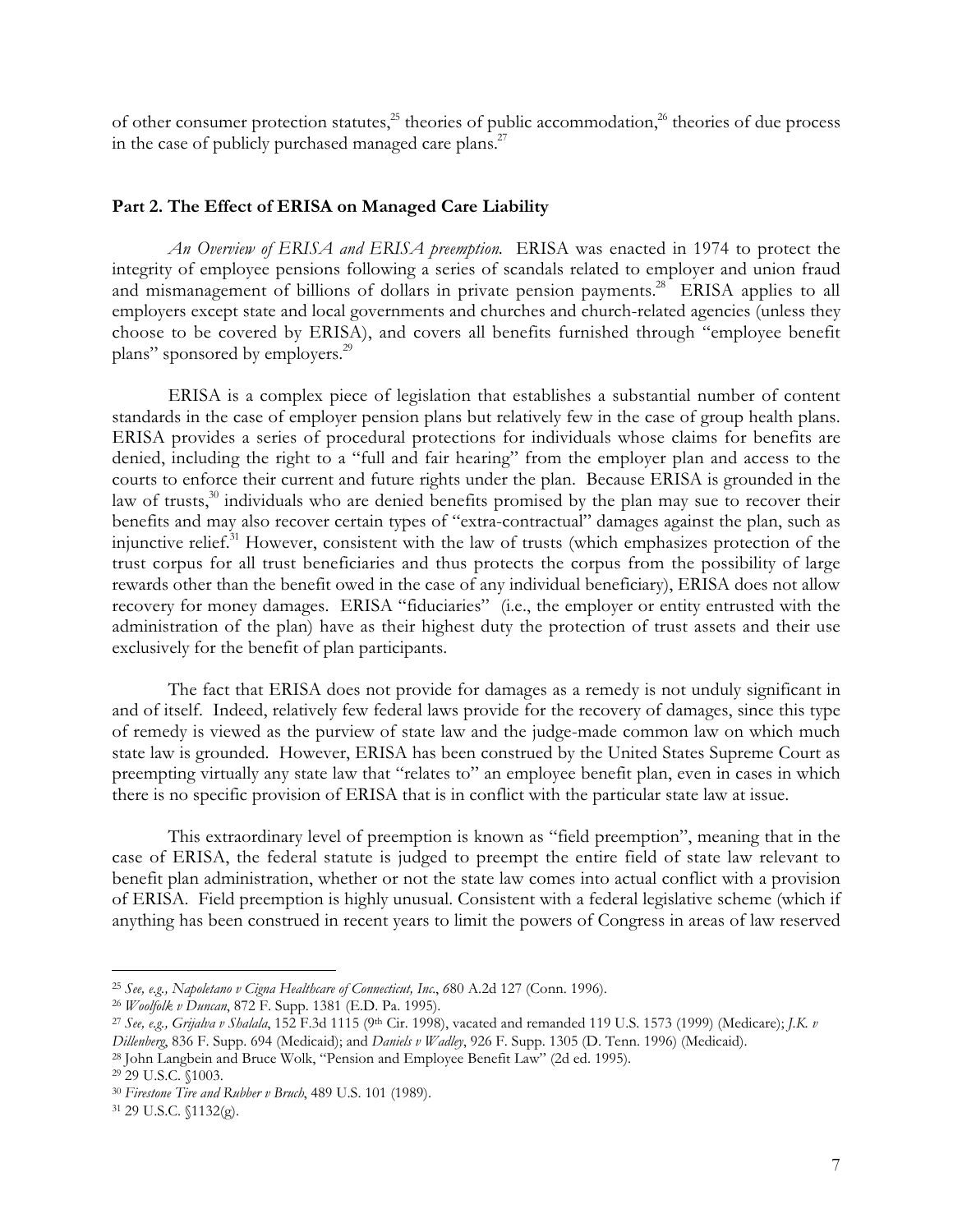to the states $^{32}$ , most Congressional legislation with preemptive effect is drafted (and subsequently construed by the courts) to provide only for "conflict preemption". Under the theory of conflict preemption, state law is preempted only where it actually conflicts with a specific provision in the federal statute.

In the case of ERISA, the United States Supreme Court has determined that the need for national uniformity in the *administration of employee benefit plans* is so great that the law must be construed as one that establishes field preemption. As a result, any state law that "relates to" an employee benefit plan is preempted.<sup>33</sup> The term "relate to" has been construed as meaning having a "connection with" or "reference to" the benefit plan; in recent years the Court has narrowed the range of laws that fall within either the "connection with" or "reference to" category to exempt laws whose relationship to the administration of employee benefit plans is simply too "tenuous and remote" or "indirect" to be considered as laws that relate to a plan.<sup>34</sup> In recent years the Court has moved away from a highly "textual" (i.e., literal) reading of the law's preemption provisions and toward a contextual interpretation of the statute as a means of limiting its preemptive effects. Nonetheless, the reach of the preemption standard is still considerable.

Although ERISA preempts state laws that relate to ERISA-covered employee benefit plans, it also provides that state laws that regulate banking and insurance are "saved" from preemption.<sup>35</sup> This provision would appear to save many state laws that regulate the insurance industry, including state statutes creating liability for negligent treatment decisions, as well as the common law theory of bad faith breach of contract. However, the Supreme Court has further determined that not every law that regulates *the insurance industry* is a law that *regulates insurance.* The Court has held that in an ERISA case, it is a question of federal law whether a state law in fact is one that regulates insurance and thus is saved.<sup>36</sup> Generally, in order to be a law that "regulates insurance," the state law at issue (whether statutory or judge-made common law) must meet a three-pronged test (although the Court has loosened this standard a bit during the past year<sup>37</sup>). First, it must regulate the relationship between the insurer and the insured. Second, it must involve the spreading of risk. Third, it must be specific to the insurance industry. Thus, many laws that apply to insurers nonetheless may not be "saved" from preemption.<sup>38</sup>

*The application of preemption theory to state laws creating liability for damages against insurers.* The full meaning of ERISA preemption in the case of individual rights was seen in the landmark Supreme Court decision of *Pilot Life v Dedeaux.*39 The *Pilot Life* case involved an action for bad faith breach of contract by a man who had been denied his disability benefits under an ERISA-covered disability

<sup>32</sup> *See, e.g., Kimel v Florida Bd. Of Regents*, 120 S. Ct. 631 (2000) and cases cited therein.

<sup>33</sup> ERISA §514(a); 29 U.S.C. §1144(a); *Shaw v Delta Airlines*, 463 U.S. 85 (1983).

<sup>34</sup> *New York State Conference of Blue Cross & Blue Shield Plans v Travelers Insurance Co.,* 514 U.S. 645 (1995) and *Donovan v Dillingham*, 688 F.2d 1367 (11th Cir. 1982).

<sup>35</sup> ERISA §514(a)(2); 29 U.S.C. §1144(a)(2).

<sup>36</sup> *Metropolitan Life Insurance Co. v Massachusetts*, 471 U.S. 721 (1985).

<sup>37</sup> *See Unum Life Insurance Co. of America v Ward*, 119 S. Ct. 1380 (1999), in which the Supreme Court upheld California's "notice prejudice" law that prohibits insurers from denying claims that were not filed in a timely fashion unless they could prove that the lack of timely notice was in some way prejudicial. The law was upheld even though the "riskspreading" prong of the three-pronged test could not literally be said to have been met.

<sup>38</sup> See cases cited in *Law and the American Health Care System*, op. cit., Ch. 2(C).

<sup>39 481</sup> U.S. 41 (1987).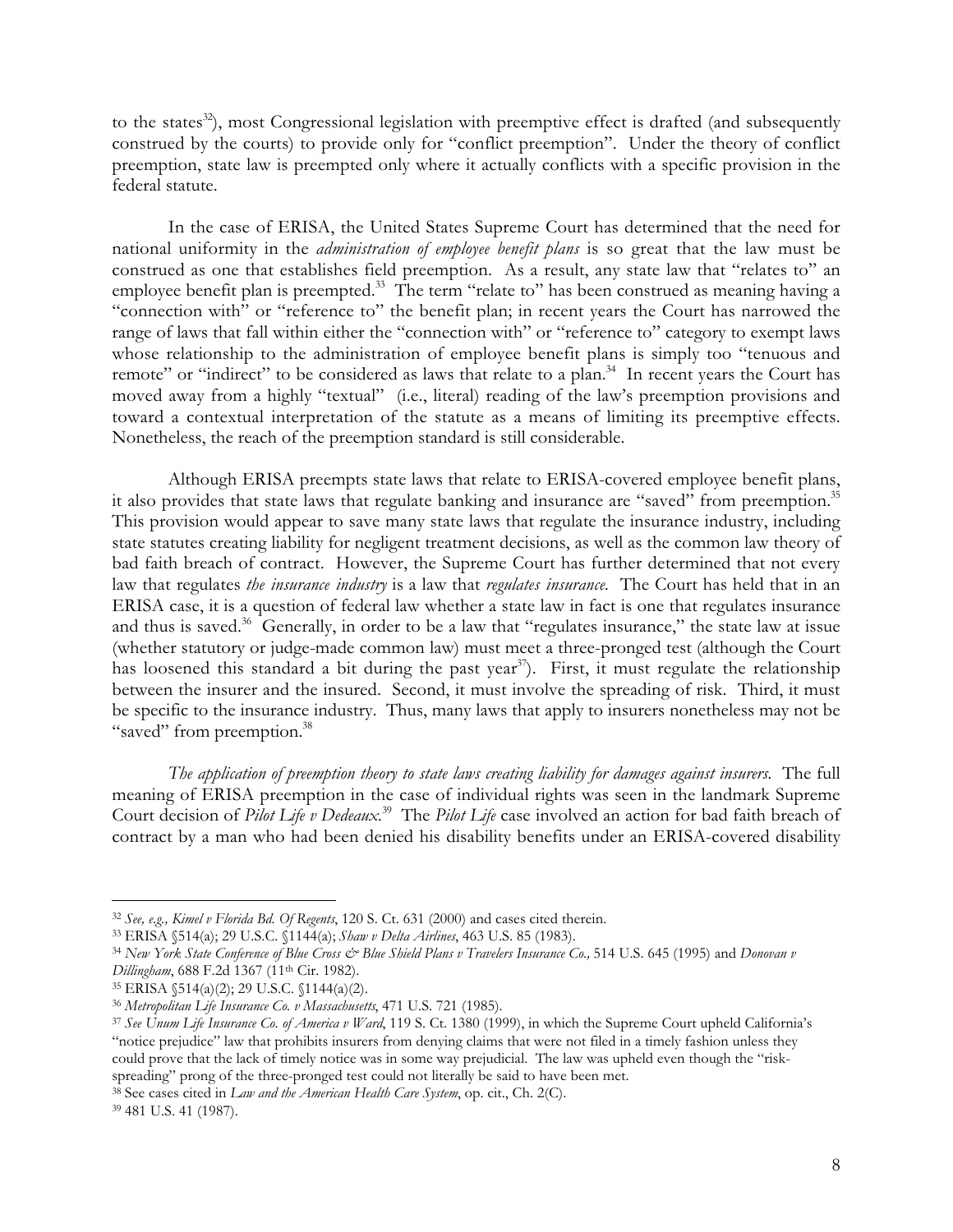pension plan. The plaintiff's case was based on the Mississippi common law claim of bad faith breach of contract; the plaintiff argued that the law was saved as a law that regulated insurance.

Writing for the Court, Justice Sandra Day O'Connor, a noted advocate of states' rights, held that the common law tort of bad faith breach of contract "related to" ERISA plans and was therefore preempted, and further that the law was not saved as a law that regulated insurance. This latter holding was based on the Court's conclusion that, as a general tenet of the common law applicable to many types of contractual arrangements, the Mississippi common law failed to meet any element of the three-pronged test.

Justice O'Connor stressed that ERISA's civil enforcement provisions, which provide for the recovery of benefits owed but essentially no more, are so integral to the delicate political and substantive balance achieved by the law that to permit injured individuals to recover damages would fundamentally undermine the law's entire scheme.

The civil enforcement scheme of ERISA  $***$  is one of the essential tools for accomplishing the stated purpose of ERISA. \* \* \* Under the civil enforcement provisions, a plan participant or beneficiary may sue to recover benefits due under the plan, or to clarify rights to future benefits. Relief may take the form of accrued benefits due, a declaratory judgment on entitlement to benefits, or an injunction against an administrator's improper refusal to pay benefits. A participant or beneficiary may also bring a cause of action for breach of fiduciary duty and under this cause of action may seek removal of the fiduciary. \* \* \* The policy choice reflected in the inclusion of certain remedies and the exclusion of others under the federal scheme would be completely undermined if ERISA-plan participants and beneficiaries were free to obtain remedies under state law that Congress rejected in ERISA.

Thus, with the *Pilot Life* decision, the Court removed the right of over 125 million Americans to recover damages against insurers offering ERISA-sponsored products for bad coverage decisions. Nothing in the history surrounding enactment of ERISA indicated that Congress ever contemplated such a far-reaching result, but the argument in favor of the decision (i.e., the overwhelming need to protect pension plans from depletion in the face of huge damages actions) was perceived as sufficiently compelling to scotch all possibility for a reversal of the decision. The decision not only removes the bad faith breach of contract claim from the armament of remedies available to injured parties but in all likelihood renders inapplicable state laws that permit damages for negligent coverage decisions.40

*The extension of* Pilot Life *to managed care cases*. The first major test of the effect of the *Pilot Life* decision on claims against managed care companies brought by beneficiaries enrolled in ERISAsponsored health plans came in *Corcoran v United Healthcare, Inc*. 41 The facts of the *Corcoran* case were "undisputed" according to the court. The case involved a woman with a high-risk pregnancy and experiencing pre-term labor who, despite the standards of care that apply to such cases, was denied

<sup>40</sup> In *Corporate Health v Texas Department of Insurance*, 12 F. Supp. 597 (S.D. Tx. 1998), a federal court considered the application of the Texas liability law (discussed *supra*) to negligent treatment decisions by ERISA plans, but did not squarely reach its application to coverage determinations (since the case involved a facial challenge to the statute, the court was deciding whether under any circumstances the statute could survive a preemption challenge). Although after *Pilot Life* it is really not an open question whether such a law could in fact reach ERISA plans, the court in *Corporate Health* found the statute not preempted as applied to insurers and managed care plans merely acting as service providers to ERISA plans.

<sup>41</sup> 965 F. 2d 1321 (5th Cir. 1992), cert. den. 506 U.S. 1033 (1992).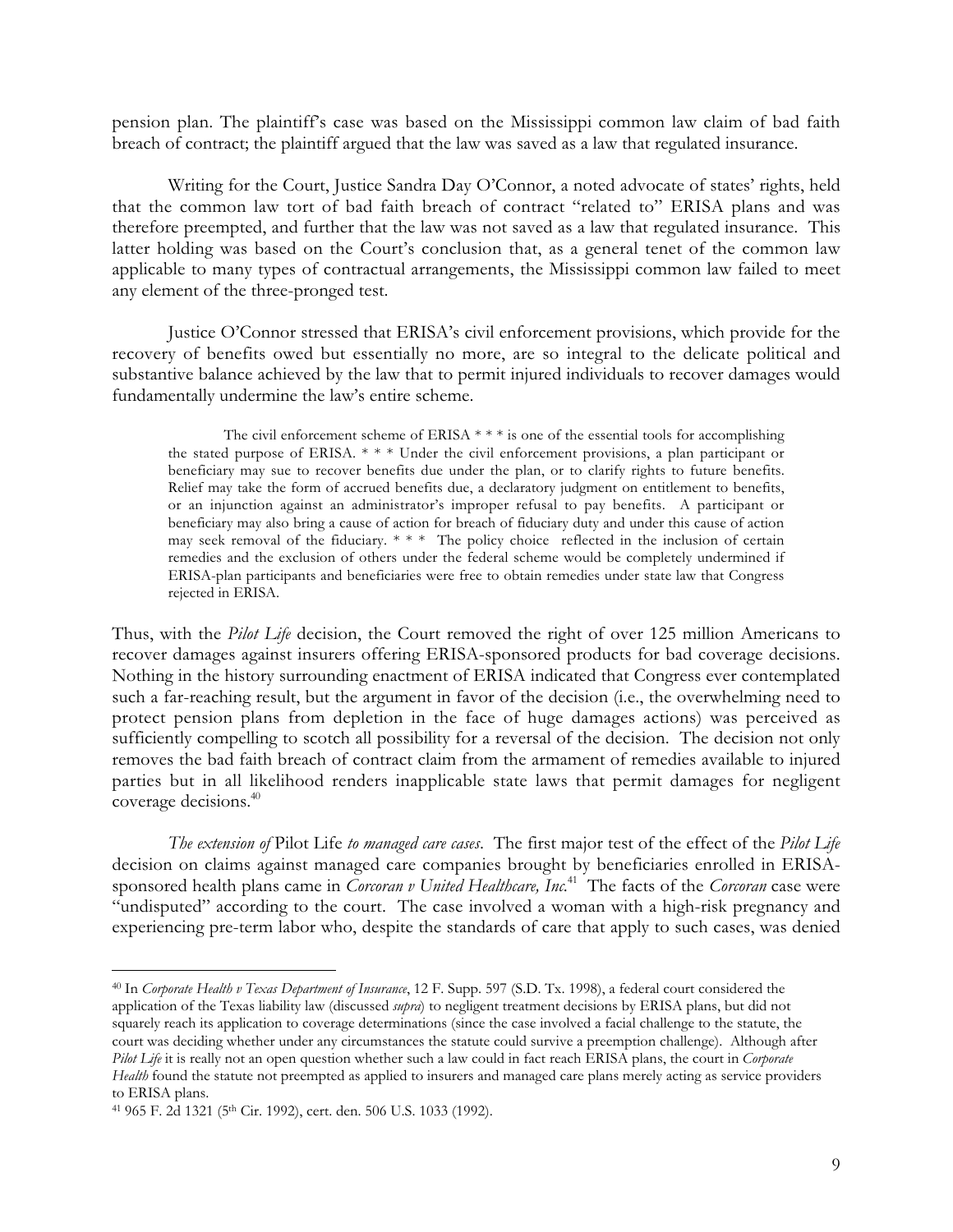round-the-clock hospital care over her physician's objections by the defendant. United, as the utilization review company, instead prescribed part-time home nursing benefits. During the evening hours when the nurse was off duty, the woman went into full labor and lost the baby.

The family sued United Healthcare for wrongful death and negligence under Louisiana law. The defendants moved to dismiss the claim as preempted. According to the defendants, the claim was in essence one to recover benefits owed; as a result, ERISA preempted the Louisiana law allowing damages for negligent coverage decisions and provided the only avenue by which the family could seek redress for its alleged injuries. United argued that it simply made a benefit determination, not a medical decision.

The United States Court of Appeals for the Fifth Circuit agreed. Citing *Pilot Life*, the court determined the case involved a claim for benefits and held that the plaintiff's only remedies could be found in ERISA itself, and that Louisiana law was preempted. Holding that United made "medical decisions incident to benefit determinations," the court acknowledged the important difference between traditional insurance decisions in retrospective denial cases and the impact of such decisions in an era of managed care:

United argues that the decision it makes in  $***$  the prospective context is no different than the decision an insurer makes in the traditional retrospective context. The question in each case is what the medical plan will pay for, based on a review of [the beneficiary's] clinical information and nationally accepted guidelines for the treatment of \* \* the condition. \* \* \* A prospective decision is, however, different in its impact on the beneficiary than a retrospective decision. In both systems, the beneficiary theoretically knows in advance what treatments the plan will pay for, because coverage is spelled out in the plan documents. But in the retrospective system, a beneficiary who embarks on the course of treatment recommended by his or her physician has only a potential risk of disallowance or all or a part of the cost of that treatment and then only after treatment has been rendered. In contrast, in a prospective system a beneficiary may be squarely presented in advance of treatment with a statement that the insurer will not pay for the proposed course of treatment and the beneficiary has the potential of recovering the cost of that treatment only if he or she can prevail in a challenge to the insurer's decision. A beneficiary in the later system would be far less inclined to undertake the course of treatment that the insurer has at least preliminarily rejected. By its very nature a system or prospective decisionmaking influences the beneficiary's' choice of treatment options to a far greater degree \* \* \*. Indeed, the perception among insurers that prospective determinations result in lower health are costs is premised on the likelihood that a beneficiary, faced with the knowledge of specifically what the plan will and will not pay for, will choose the treatment option recommended by the plan  $**$ . When United makes a medial decision  $***$  it is making a medical recommendation which – because of the financial ramifications – is more likely to be followed.  $***$ 

The acknowledged absence of a remedy under ERISA's civil enforcement scheme for medical malpractice committed in connection with a plan benefit determination does not alter our conclusion. While we are not unmindful of the fact that our interpretation of the preemption clause leaves a gap in remedies within a statute intended to protect participants in employee benefit plans the lack of an ERISA remedy does not affect a preemption analysis. \* \* \* Congress could not have predicted the interjection into the ERISA "system" of the medical utilization review process, but it enacted a pre-emption clause so broad and a statute so comprehensive that it would be incompatible with the language, structure and purpose of the statute to allow tort suits against entities so integrally connected with a plan.<sup>42</sup>

<sup>42</sup> *Corcoran*, 965 F. 2d at 1333-34.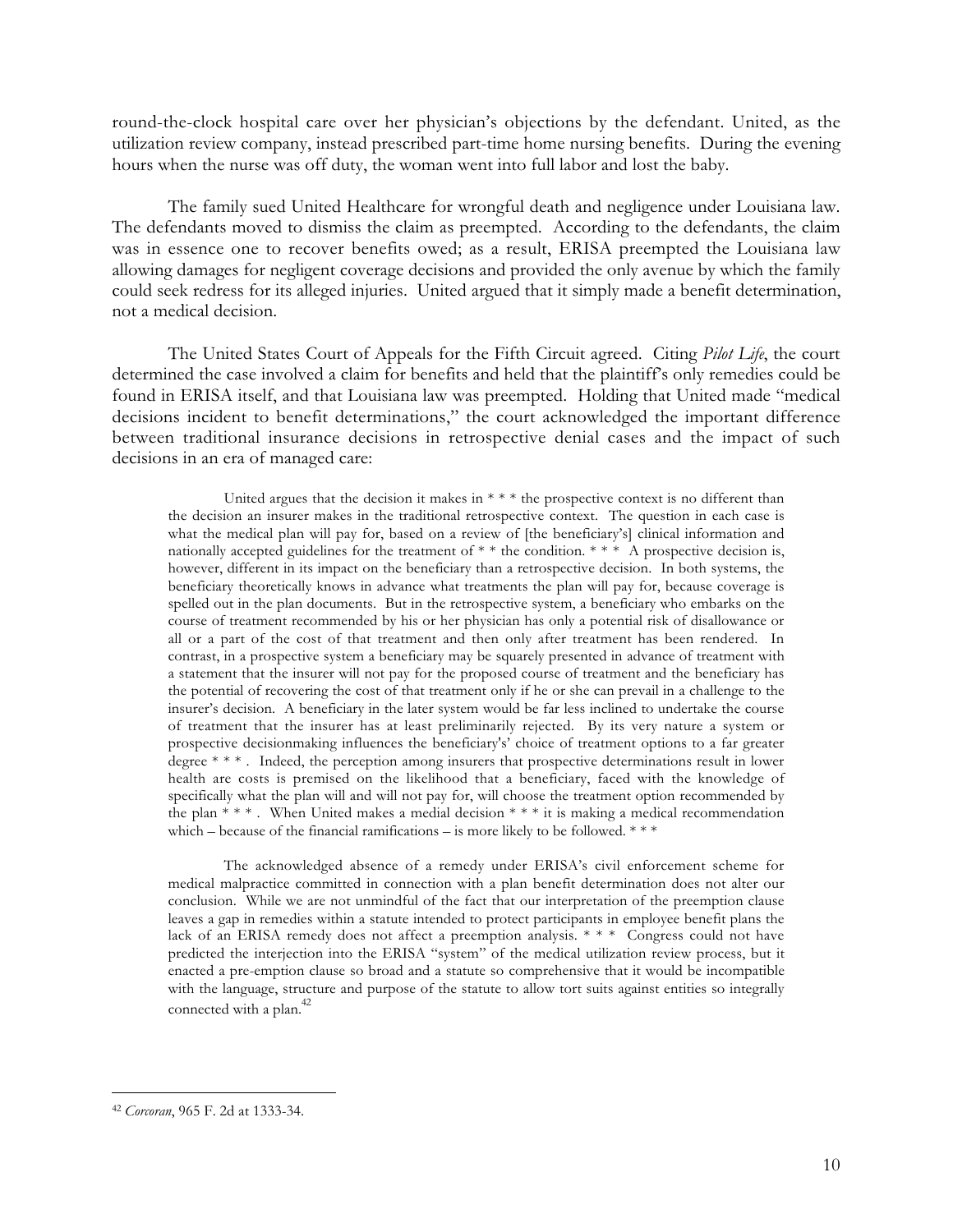Other courts followed the lead of the *Corcoran* court and held that ERISA preempted claims against managed care companies when performing prospective utilization review decisions, because such claims were in reality claims for benefits and thus subject to the exclusive remedies allowed in ERISA. In one particularly compelling case that yielded a written protest from the trial judge, the negligent coverage decisions made by a health plan was alleged to have led to the suicide of a man who was allegedly discharged prematurely from inpatient care for alcoholism and mental illness.<sup>43</sup> Numerous other decisions rejecting damages actions against managed care companies that, in administering ERISA plans made negligent or wrongful treatment decisions in the course of utilization review, rapidly mounted across the country.<sup>44</sup>

*The* Dukes *case and the quality/coverage distinction*. In 1995, three years after the *Corcoran* ruling, the United States Court of Appeals for the Third Circuit issued a decision that established a crucial limitation on the application of ERISA preemption theory to claims involving medical injuries. *Dukes v U.S. Healthcare, Inc.*<sup>45</sup> involved claims for both vicarious and corporate negligence brought against the health care company and its participating hospitals and physicians. In the case the decedent failed to receive from both his physician and a participating hospital timely care that would have identified extremely high levels of blood sugar that led to his death. The widow filed a malpractice action against the plan and its network hospitals and facilities. The defendants "removed" the case to federal court under federal procedural rules and the trial court dismissed the claims as in essence claims for benefits subject to the limited remedies of ERISA.

The Third Circuit reversed, holding that claims alleging medical malpractice by health care providers involve challenges to the *quality of care,* rather than *claims for benefits.* Because quality of care cases do not involve claims for benefits, they do not "arise under" ERISA and thus are not preempted:

Nothing in the [complaint] indicates that plaintiffs are complaining about their ERISA welfare plans' failure to provide benefits due under the plan \* \* \*. [T]he plaintiffs \* \* \* complain about the low quality of the medical treatment they actually received and argue that U.S. Healthcare HMO should be held liable under agency and negligence principles.  $* * * [A]$  claim about the quality of a benefit received is not a claim \* \* \* 'to recover benefits due' \* \* \* under the terms of [the] plan.

We recognize that the distinction between the quantity of benefits due under a welfare plan and the quality of those benefits will not always be clear in situations like this one, where the benefit contracted for is health care services rather than money to pay for such services. There well may be cases in which the quality of a patient's medical care or the skills of the personnel provided to administer that care will be so low that the treatment received simply will not qualify as health care at all. In such a case, it may well be appropriate to conclude that the plan participant or beneficiary has been denied benefits due under the plan. This is not such a case, however; while the \* \* \* complaint alleges that the \* \* \* hospital committed malpractice when it decided not to perform certain blood tests, no one would conclude from that malpractice that [the hospital] was not acting as a health care provider when it made those decisions.

\* \* [T]he HMO's argument \* \* \* is at root a contention that the employer and the HMO impliedly contracted that the health care services provided would be of acceptable quality and, accordingly, that these damage suits rest on a failure to provide services of acceptable quality. \* \* \* [W]hile we have no doubt that all concerned expected the medical services arranged for by the HMOs to be of acceptable quality, this seems to us beside the point. The relevant inquiry is not whether there was an

l<br>L

<sup>43</sup> *Andrews-Clarke v Travelers Insurance Co.*, 984 F. Supp. 49 (D. Mass. 1997).

<sup>44</sup> See cases cited in *Law and the American Health Care System*, op. cit., Ch. 3(E).

<sup>45 57</sup> F. 3d 350 (3rd Cir. 1995), cert. den. 116 S. Ct. 564 (1995).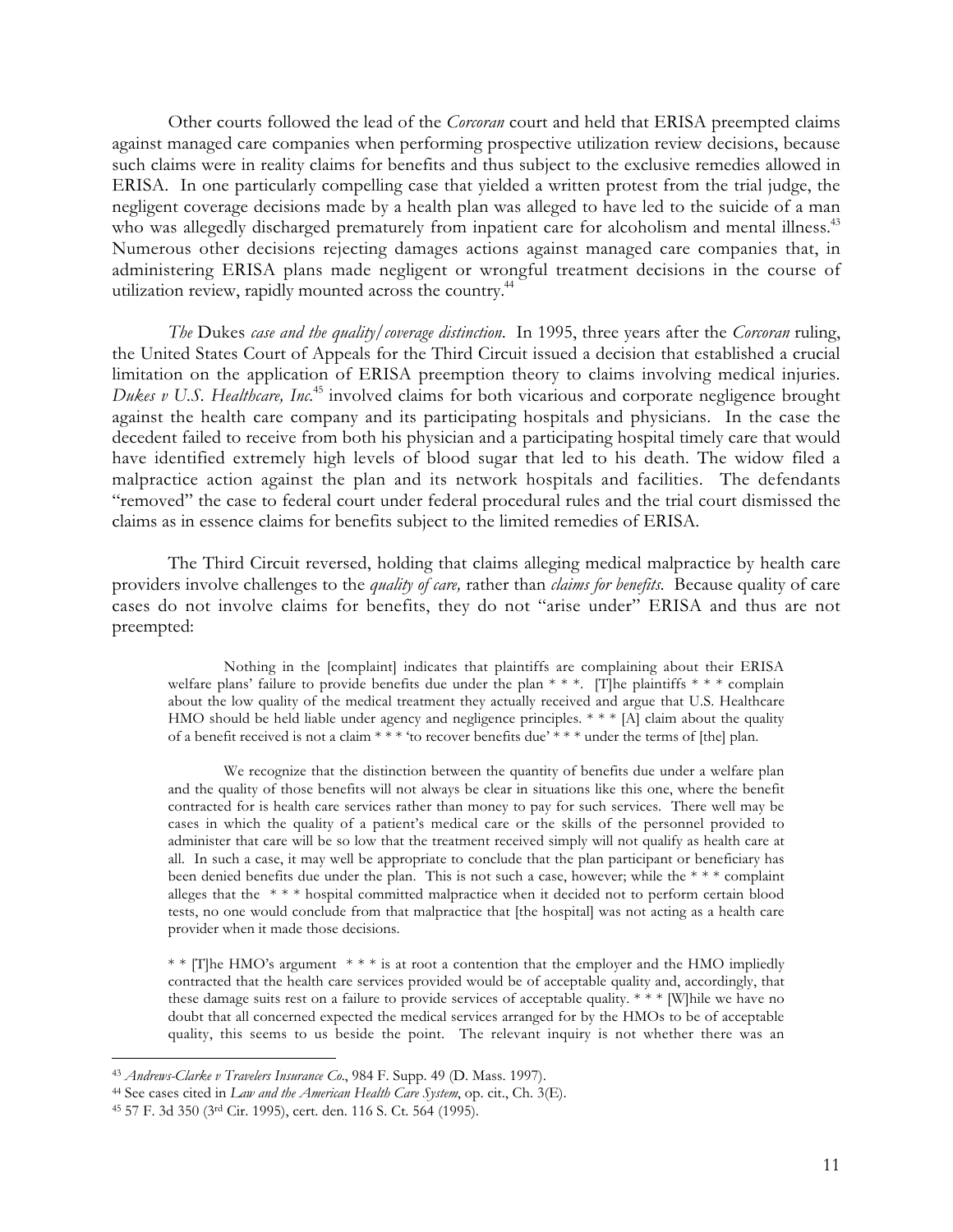expectation of acceptably competent services but rather whether there was an agreement to displace the quality standard found in otherwise applicable law with a contract standard. \* \* \*

The HMO takes heart in [Corcoran]. \* \* \* Although United's decisions in Corcoran were in part medical decisions, United, unlike the HMOs here, did not provide, arrange for, or supervise the doctors who provided the actual medical treatment. Instead, United only performed \* \* \* utilization review. The difference between "utilization review" and arranging for medical treatment is crucial \* \* \* because only in a utilization review role is an entity in a position to deny benefits \* \* \* .

In these cases the defendants HMOs play two roles, not just one \* \* \* . \* \* \* Unlike Corcoran there is no allegation that the HMOs denied anyone any benefits that they were due under the plan. Instead the plaintiffs here are attempting to hold HMOs liable for their role as the arrangers of their decedents' medical treatment. \*\*\*<sup>46</sup>

The *Dukes* quality/coverage distinction was quickly embraced by courts throughout the country who understood the analytic framework as a means of averting the seeming injustice of preempting state remedies for injuries caused by the conduct of managed care companies. Furthermore, classifying the case as a quality case that is governed by state law results in the remand of the case back to the state courts from federal court, thereby freeing the federal courts of having to handle cases that, even if benefit claims, are really battles over the standard of medical care.<sup>47</sup> Federal courts—particularly courts that are as overwhelmed by cases as is the current federal court system—view medical standards cases as the quintessential province of state courts.

In sum, ERISA preemption applies to claims that are for benefits due under the plan, but not for claims challenging the quality of care. As the *Dukes* court pointed out, HMOs wear two hats: those of insurers and health care providers. When a claim challenges the conduct of an HMO in its utilization management capacity, a preemption holding is nearly inevitable. But to the extent that the claim involves the quality of care, most federal courts will classify the complaint as not preempted and will remand the case to state court for a trial on the merits. This of course does not mean that the plaintiff wins. It may turn out that the real issue in the case is a claim for benefits, in which case the state court must dismiss the action as preempted by ERISA. It may also turn out that the claim of malpractice against the HMO cannot be sustained under either corporate or vicarious negligence theories, for the reasons explored earlier in this Issue Brief. Furthermore, post-*Dukes*/*Corcoran* cases tend to be a hodgepodge of holdings. In some cases, the court construes the complaint as effectively one for benefits; in others, with strikingly similar facts, a court will view the complaint as one challenging the quality of care.<sup>48</sup> Nonetheless, the *Dukes* case was viewed as a major victory for plaintiffs because it opened the door to a medical malpractice case against an HMO whose product is supplied to an ERISA plan. ERISA preemption of certain state law claims is summarized in the following figure.

<sup>46</sup> *Dukes*, 57 F. 3d at 356-61.

<sup>47</sup> Sara Rosenbaum, David Frankford, Brad Moore, and Phyllis Borzi, "Who Should Determine When Health Care is Medically Necessary?," 340 NEJM 3 (January 21, 1999).

<sup>48</sup> *See Law and the American Health Care System,* op. cit., Ch. 3(E).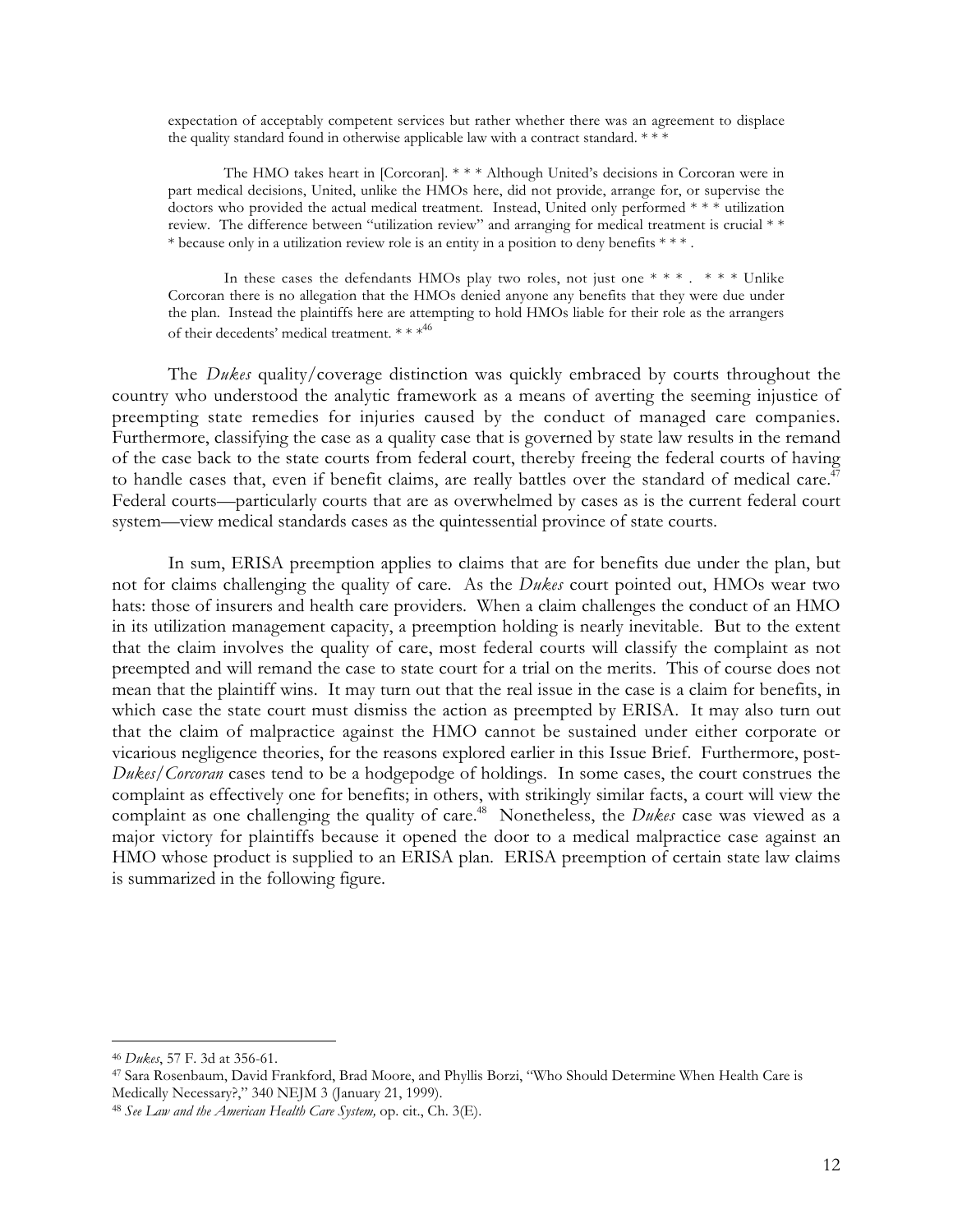

Figure 1. ERISA Preemption of State Law Claims<sup>49</sup>

**Part 3. The Further Blurring of the Coverage/Quality Distinction Post-***Dukes***: The** *Moscovitch* **and** *In Re U.S. Healthcare* **Cases**

Two recent decisions underscore the inclination of the courts to view HMOs in their health care provider capacity when reviewing cases brought by ERISA plan participants.

*Moscovitch v Danbury Hospital*<sup>50</sup> involved a wrongful death action brought by an ERISA beneficiary following the death of her son. The facts of the case were as follows: The plaintiff was enrolled in a medical plan administered by the PHS company as part of an ERISA-covered benefit plan. The plaintiff's son was admitted to Danbury hospital for serious mental illness and then transferred to Vitam for continued treatment. The day of his arrival at the second provider, the plaintiff committed suicide. The plaintiff's complaint alleged negligence on the part of the hospital, the second provider, and the plan administrator. Specifically, the complaint alleged, among other matters, that both directly and through its agents Danbury and Vitam, PHS was negligent and failed to provide the appropriate standard of care.

The defendants removed the case to federal court and moved for dismissal of the claims as claims for benefits that were preempted by ERISA. The company pointed to the following elements of the complaint as essentially establishing coverage claims: PHS improperly terminated treatment at Danbury and transferred the decedent; PHS made improper determinations regarding the type of treatment the decedent required; and PHS refused to provide inpatient care.

l<br>L

<sup>49</sup> This flowchart is taken from Dean M. Harris, "Healthcare Law and Ethics: Issues for the Age of Managed Care," Health Administration Press (Chicago, IL, 1999), p. 292.

<sup>50 25</sup> F. Supp. 2d 74 (D. Conn. 1998).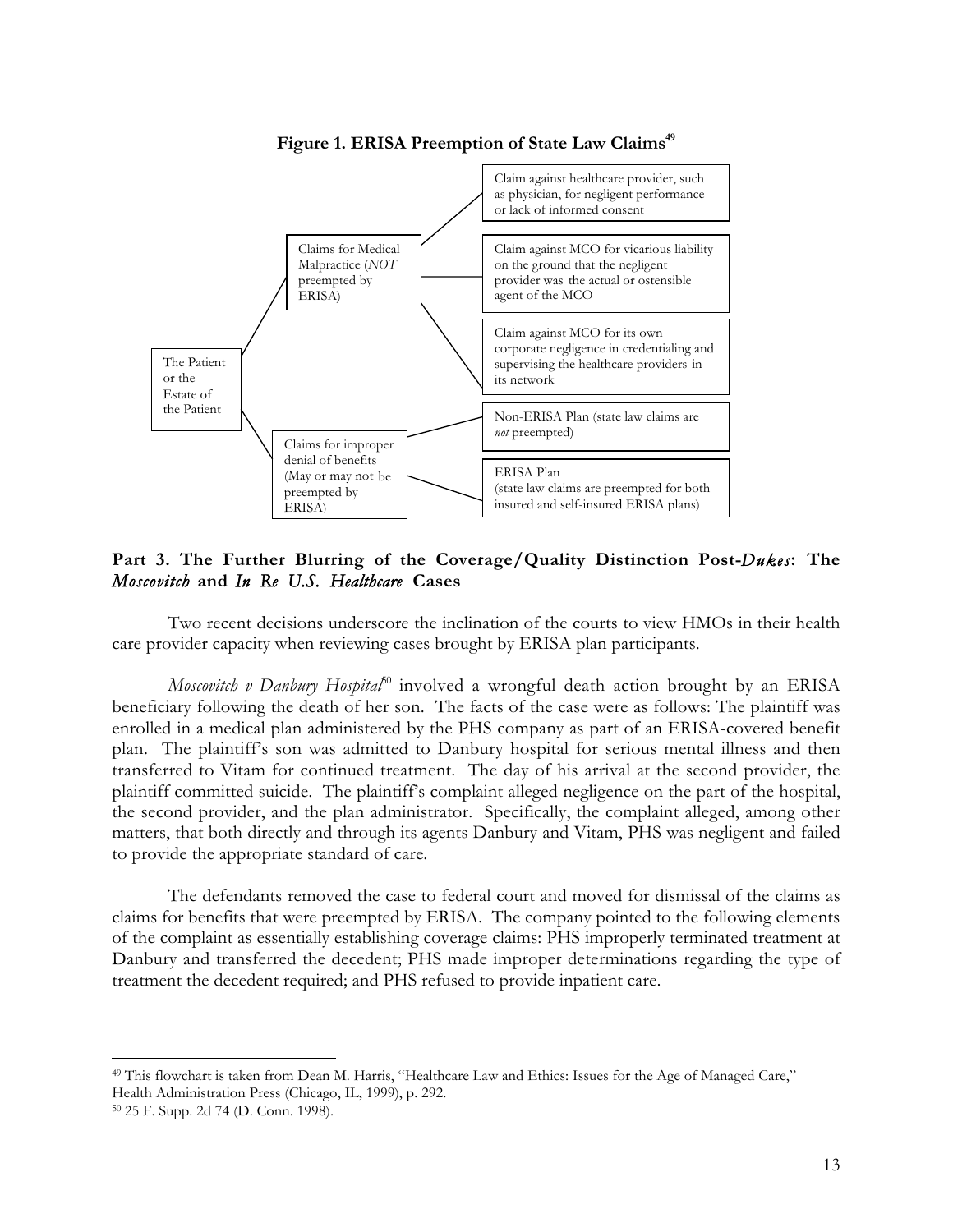In fact, these claims were strikingly like those in the *Corcoran* case, which similarly involved decisions not to hospitalize a patient and instead to order outpatient care. Nonetheless, the court refused to dismiss the claims:

Viewing these allegations in context [of the claims against the treating providers Danbury Hospital and Vitam], however, it is clear that the plaintiff is challenging the appropriateness of the medical and psychiatric decisions of PHS concerning the care given to the decedent. [The complaint] does not assert that PHS was making the wrong decisions about whether certain care would be covered by its plans but instead challenges the decisions made by PHS with respect to the quality and appropriate level of care and treatment. For example [the complaint] alleges that PHS failed to properly diagnose and assess the decedent's psychiatric condition, failed to properly monitor care and treat him, failed to properly oversee his treatment, and failed to prescribe and administer appropriate medication. Such claims do not fall within the scope of ERISA. \* \* \* The plaintiff here, like the plaintiff in *Dukes*, challenges the quality of the medical treatment the decedent allegedly received from PHS and its agents.

The court \* \* \* recognizes that it is often difficult to determine when an entity such as PHS is arranging, supervising, or providing the medical treatment of a plan participant  $* * *$  or merely making benefit determinations.  $***$  It will be the plaintiff's burden [at trial] to show that PHS crossed the line into making such treatment decisions, but he may attempt to do so under state law. \*  $* * 51$ 

In a 1999 case, the first since it decided the *Dukes* case, the United States Court of Appeals for the Third Circuit extended its earlier holding in what may be an extension of its earlier rationale regarding the "two lives" of HMOs. *In re U.S. Healthcare, Inc.*<sup>52</sup> involved the death of a two-day-old baby following a 24-hour discharge by the HMO.<sup>53</sup> The baby exhibited signs of illness soon after discharge; neither the physician nor the HMO responded to the family's urgent requests for medical care, including home visitation by an HMO nurse under its advertised "L'il Appleseed" program for newborns. The plaintiff, among other matters, directly challenged as negligent the HMO's use of a presumptive 24-hour discharge policy as a general treatment standard and without an individualized decision. In effect, at least one count of the complaint in effect directly challenged the appropriateness of the company's *coverage standards.*

Nonetheless, the court refused to dismiss this claim:

As an administrator overseeing an ERISA plan, an HMO will have administrative responsibilities over the elements of the plan, including determining eligibility for benefits, calculating those benefits, disbursing them to the participant, monitoring available funds, and keeping records. As we held in *Dukes*, claims that fall within the essence of the administrator's activities in this regard fall within [ERISA's civil action provisions] and are completely preempted. In contrast, \* \* \* when the HMO acts under the ERISA plan as a health plan provider, it arranges and provides medical treatment, directly or through contracts with hospitals, doctors or nurses. In performing these activities, the HMO is not acting in its capacity as a plan administrator but as a provider of health care, subject to the prevailing standard of care.<sup>54</sup>

ı

53 The facts of this case arose before the 1996 enactment by Congress of the Newborns' and Mothers' Health Protection Act, Pub. L. 104-204, which amends ERISA to prohibit the use of automatic 24-hour discharge policies. <sup>54</sup> *In re U. S. Healthcare*, 193 F. 3d at 162.

<sup>51</sup> *Moscovitch*, 25 F. Supp. 2d at 80-82.

<sup>52 193</sup> F. 3d 151 (3rd Cir. 1999).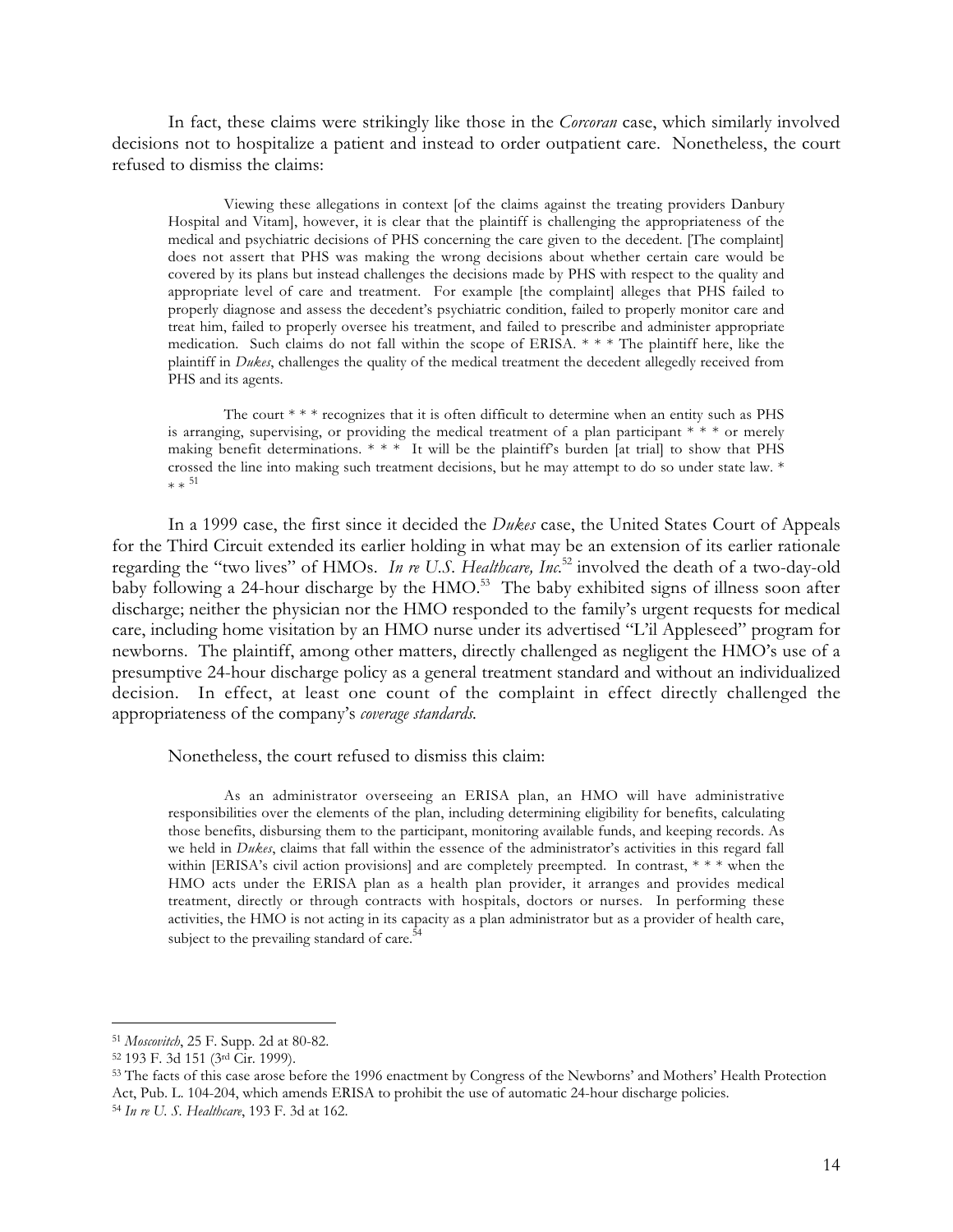*In re U.S. Healthcare* can be seen as the full realization of the import of the modern American medical system in an ERISA context. As a practical matter, the old insurance/health provider distinction no longer exists. Whether loosely or tightly organized, the modern American health care company sells health care; in an ERISA context, it also sells administrative services. But these administrative services assume a subsidiary position in the view of the Third Circuit when the issue is the treatment being provided rather than recordkeeping, eligibility determination, or benefit payment matters. In effect, *In re U.S. Healthcare* makes the coverage/quality distinction moot in a managed care context. Once the facts of a case are grounded in medical treatment, the company's conduct vis-a-vis the plaintiff is integral to treatment, and the proper analytic framework is malpractice, not insurance coverage decision-making.

### **Conclusion and Implications**

Several major conclusions can be drawn from the cases to date.

First, given the strong public opinion in favor of retaining individual rights against managed care companies operating under ERISA plans, as well as the more self-interested desire to avoid cases if possible, it is possible that federal courts around the country may follow the lead of the Third Circuit in its latest ERISA case, just as they did following the *Dukes* decision. In cases involving challenges to the quality of the treatment standards and procedures used by managed care companies, courts increasingly may view these actions as extensions of the company's role as a treating health care provider rather than as a plan administrator that makes coverage decisions. This is particularly the case where the named defendant is the HMO or prime managed care intermediary rather than a utilization management firm, as in *Corcoran*.

Second, where employers self-insure and buy administrative services from HMOs and other managed care entities, the employers may themselves face vicarious liability claims. As with any other vicarious liability claim, the resolution of such a claim against an employer will turn on whether the facts support a conclusion that the employer retained control over the conduct of the company. At least in those cases where self-insuring employers act as their own ERISA fiduciary and thus retain the right to make ultimate decisions regarding whether or not treatment will be furnished, the evidence of control is very strong. Congress could of course choose to limit exposure, even where employers retain control over treatment decisions.

Third, the *Dukes* case, as important as it is, also makes clear that if an employer and an insurer contract for a *certain standard of care*, then courts may in fact be bound to honor such an agreement as consistent with the enormous discretion that employers have under ERISA to design their own benefit plans. In fact, such a case already has occurred. In *Jones v The Kodak Medical* Assistance Plan,<sup>55</sup> the United States Court of Appeals for the Tenth Circuit dismissed a challenge to denial of appropriate treatment for an addiction disorder on the grounds that even though the application of the plan's treatment standards was, by the admission of the plan's own consultant, inappropriate in the plaintiff's case, the treatment guidelines in use were part of the plan documents themselves and thus completely unreviewable.<sup>56</sup> In other words, the court found nothing wrong with a company that decided to write possibly substandard treatment guidelines into its plan.<sup>5</sup>

l<br>L

<sup>55 169</sup> F. 3d 1289 (10th Cir. 1999).

<sup>56</sup> According to the court, the guidelines were a matter of *plan design and structure*,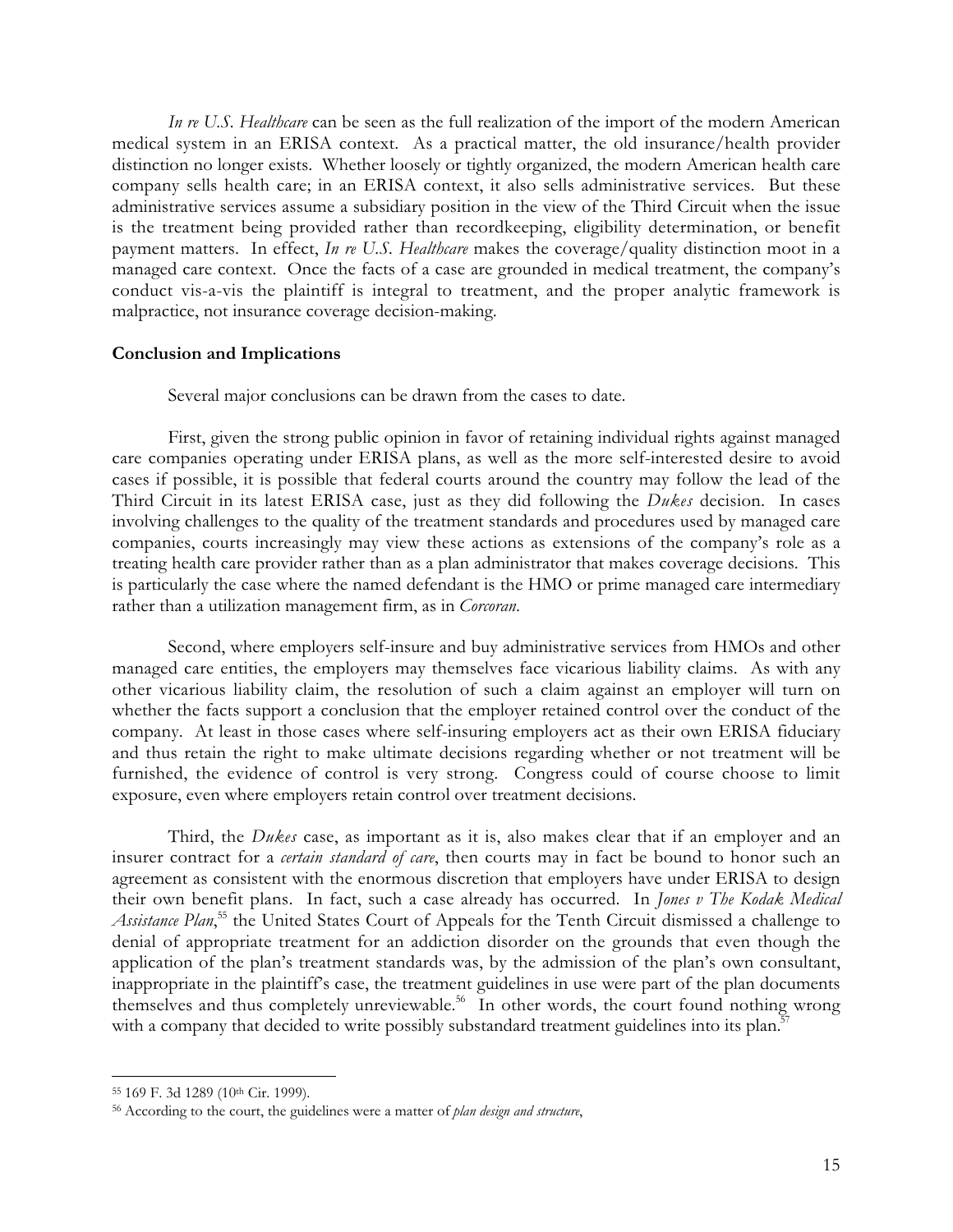The implications of the *Kodak* case for employee rights are profound. To the extent that managed care companies include their treatment guidelines in their contracts with employers, their treatment decisions could all be "boot-strapped" into the plan itself and thus shielded from review entirely – not just under state law but under ERISA itself. The right to contest a denial of coverage under ERISA applies only for benefits under the plan. As the court in *Dukes* suggested, where a benefit under the plan is not merely care, but *care of a certain standard*, the care in essence becomes unreviewable. It may be that an employer or health care company that contracted for substandard care could in certain circumstances be charged with violation of ERISA's fiduciary standards, but such a charge would not carry recovery of damages, as the Supreme Court's decision in *Pilot Life* indicates.

A fourth issue that is still unresolved is what happens in cases in which physicians, hospitals, and other health providers that are members of networks are given the discretion under their capitation agreements to in effect make resource allocation decisions on the company's behalf. The Third Circuit decisions suggest that regardless of the tasks with which they are charged, providers making treatment decisions should be viewed as providers, not plan administrators. But a major case now pending before the U.S. Supreme Court, *Herdrich v Pegram*, <sup>58</sup> concerns the situations under which physicians will be regarded as plan fiduciaries under ERISA. Since the essence of a fiduciary's job under ERISA is to conserve trust benefits for the good of the group, it is not clear whether viewed as fiduciaries, doctors do not acquire a shield from liability for actions that viewed in another light would be considered malpractice.

The final set of implications concerns legislative reform efforts at the federal and state levels. The House-passed managed care quality bill would reinstate state law in the case of liability for managed care coverage decisions.<sup>59</sup> As such, the bill would in effect overturn the *Pilot Life* case insofar as the Supreme Court held that state law claims are preempted by ERISA when applied to managed care company coverage decisions. In effect, states that enact such laws (and Congress in refraining from preempting such laws) are electing to preserve a distinction that courts may be on the verge of eliminating, at least in a managed care context. How such a decision to retain this distinction will affect the decision by other courts to follow the lead of the Third Circuit in getting rid of it cannot be known.

The bottom line for the time being is that taken together, the evolving line of ERISA coverage/quality cases suggests that courts are increasingly willing to view HMO and managed care conduct in a provider/treatment light. To the extent that employers and companies do not contract for care of a certain quality, this means that companies (and even employers in certain cases) may be

rather than *plan implementation*, and as a result could not be reviewed since courts must enforce a plan "as written" unless it violates a specific ERISA provision*. Id.* (citing *Averhart v U.S. West Management Pension Plan*, 46 F.3d 1480, 1488 (10th Cir. 1994) and *Hein v Federal Deposit Ins. Corp.*, 88 F.3d 210, 215 (3d Cir. 1996)). Because an employer may draft a benefits plan any way it wishes—indeed, ERISA does not mandate that employers provide any particular benefits or even any benefits at all—the employer does not act as a fiduciary when it sets the terms of the plan.

<sup>57</sup> The court also found that there was no breach of ERISA disclosure requirements even though the guidelines were not revealed to participants.

<sup>58 154</sup> F. 3d 362 (7<sup>th</sup> Cir. 1998), reh. den. 170 F. 3d 683 (7<sup>th</sup> Cir. 1999), cert. granted 120 S. Ct. 10 (Sept. 28, 1999). 59 H.R. 2990 (106th Cong., 1st Sess.). As of April 5, 2000, a joint Senate-House conference committee was still attempting to reach agreement on various components of H.R. 2990 and S.1344, the Senate-passed version of a "Patients' Bill of Rights".